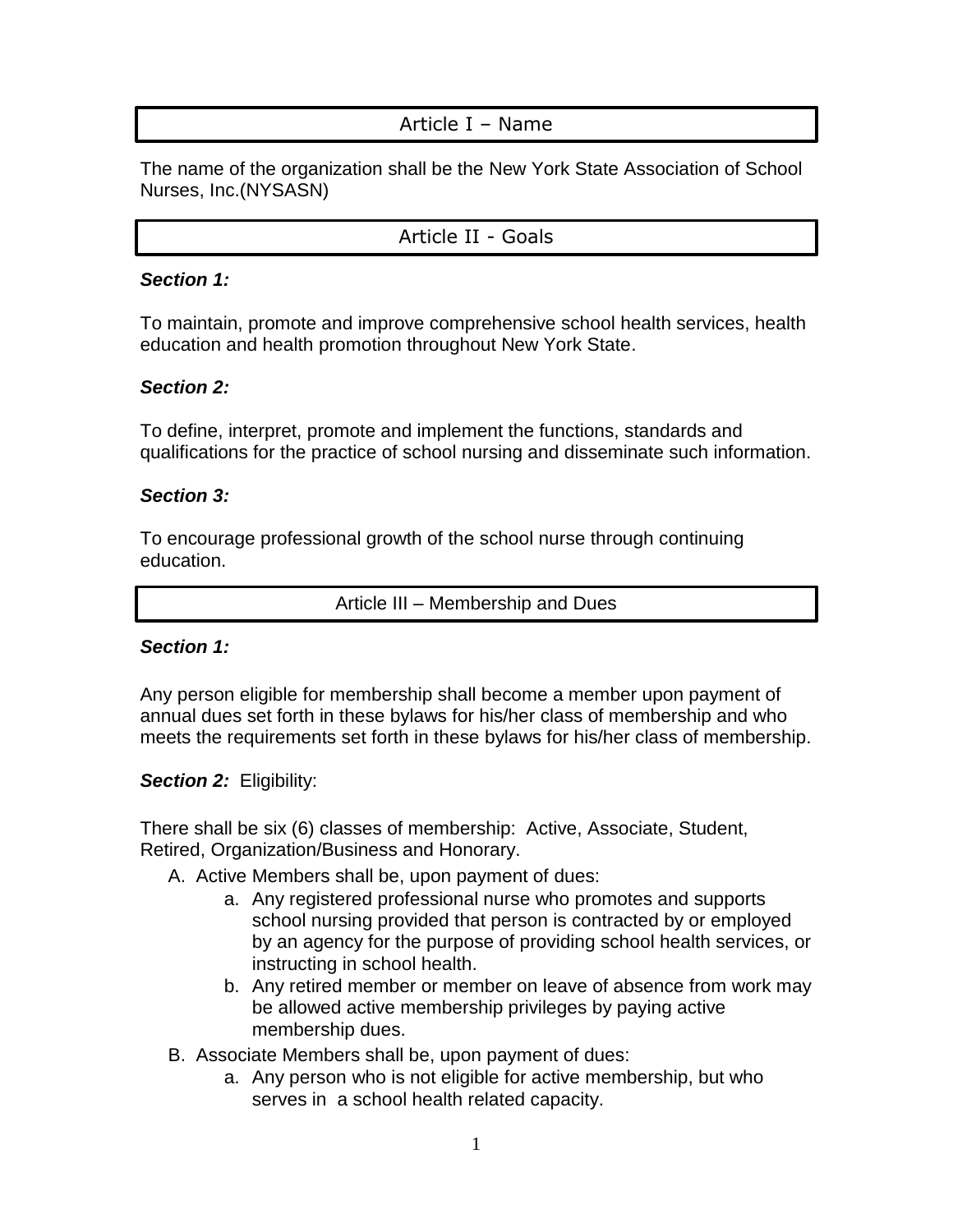- b. Any person who is interested in school nursing.
- c. Unable to hold office, vote, debate or make motions.
- C. Student Members shall be, upon payment of dues:
	- a. Students of a school of professional nursing not employed as school nurses.
	- b. Unable to hold office, vote, debate or make motions.
- D. Retired School Nurse Membership shall be, upon payment of dues:
	- a. Any School Nurse who upon retirement, decides not to renew active membership.
	- b. Unable to hold office, vote, debate or make motions.
- E. Organization/Business Members shall be, upon payment of dues:
	- a. Those organizations that desire to support the goals of the organization and whose members are not eligible for other class of membership.
	- b. Unable to hold office, vote, debate or make motions.
- F. Honorary Members shall be:
	- a. Persons upon whom the organization may confer membership in recognition of distinguished service to the organization or school nursing.
	- b. Unable to hold office, vote, debate or make motions.

### *Section 3:* Dues:

All dues shall be established by the Board of Directors upon recommendations of the Finance Committee.

Article IV – Fiscal and Membership Year

#### *Section 1:*

Fiscal Year -

The fiscal year shall be from January 1 through December 31

### *Section 2:*

Membership Year - Will be on a revolving membership year. The anniversary of payment includes twelve full months of member benefits.

Article V – Officers and Executive Committee

*Section 1:* Composition: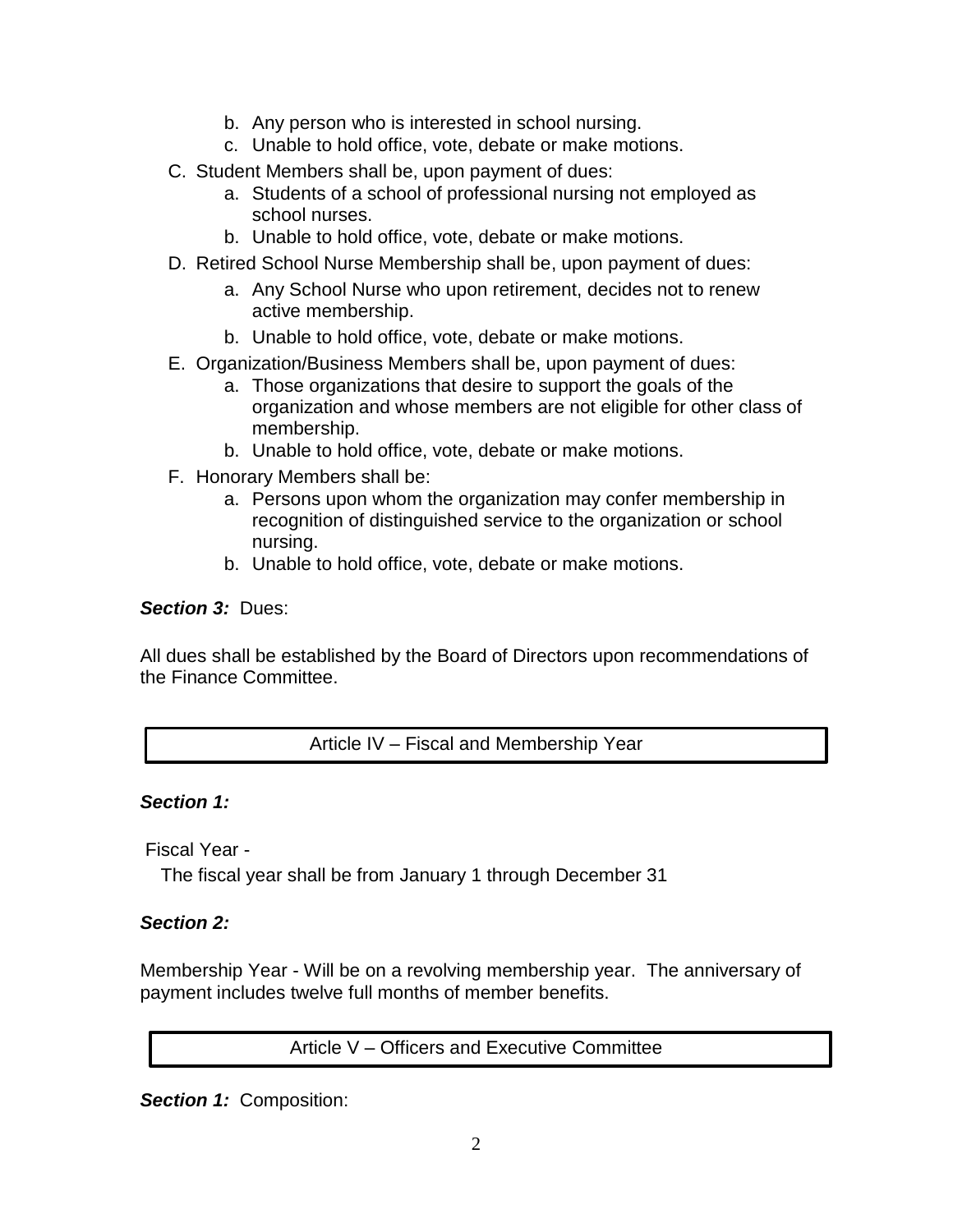- A. The elected officers shall be President-elect, Secretary and Treasurer.
- B. The National Association of School Nurses (NASN) State Director shall be an appointed office.
- C. The elected officers, the President and the Immediate Past-president shall comprise the Executive Committee.

#### *Section 2:*

Function of the Executive Committee (consisting of the President-Elect, President, Past-President, Secretary and Treasurer) - The committee has power to conduct business of urgent/emergency nature between meetings of the Board of Directors. Exception - it cannot modify or change any action or motion that was previously approved by the Board of Directors. Activities shall be reported at the next Board of Directors meeting.

### **Section 3: Eligibility:**

Only active members with three (3) consecutive years membership may hold elective office.

### *Section 4:* Term of Office:

This shall begin upon adjournment of the annual meeting in which they are elected. Exception: The term of office for the treasurer shall begin at the beginning of the fiscal year (January 1) immediately following the election**.**

- A. The President shall serve for a term of one (1) year or until succeeded by the President-elect.
- B. The President-elect shall serve for a term of one (1) year and then shall succeed to the Presidency for a term of one (1) year.
- C. The Treasurer shall serve for a term of two (2) years and shall be elected in an even year election.
- D. The Secretary shall serve for a term of two (2) years and shall be elected in an odd year election.

#### **Section 5: Vacancy:**

A vacancy in office shall be filled by ballot vote of the Board of Directors or Executive Committee. In the case of vacancy of President-elect, the successor shall be selected by the Board of Directors with priority from the previous slate of candidates.

#### **Section 6:** Length of Service:

No member may hold more than one office at a time and no member shall be eligible to serve more than two (2) consecutive terms in the same office.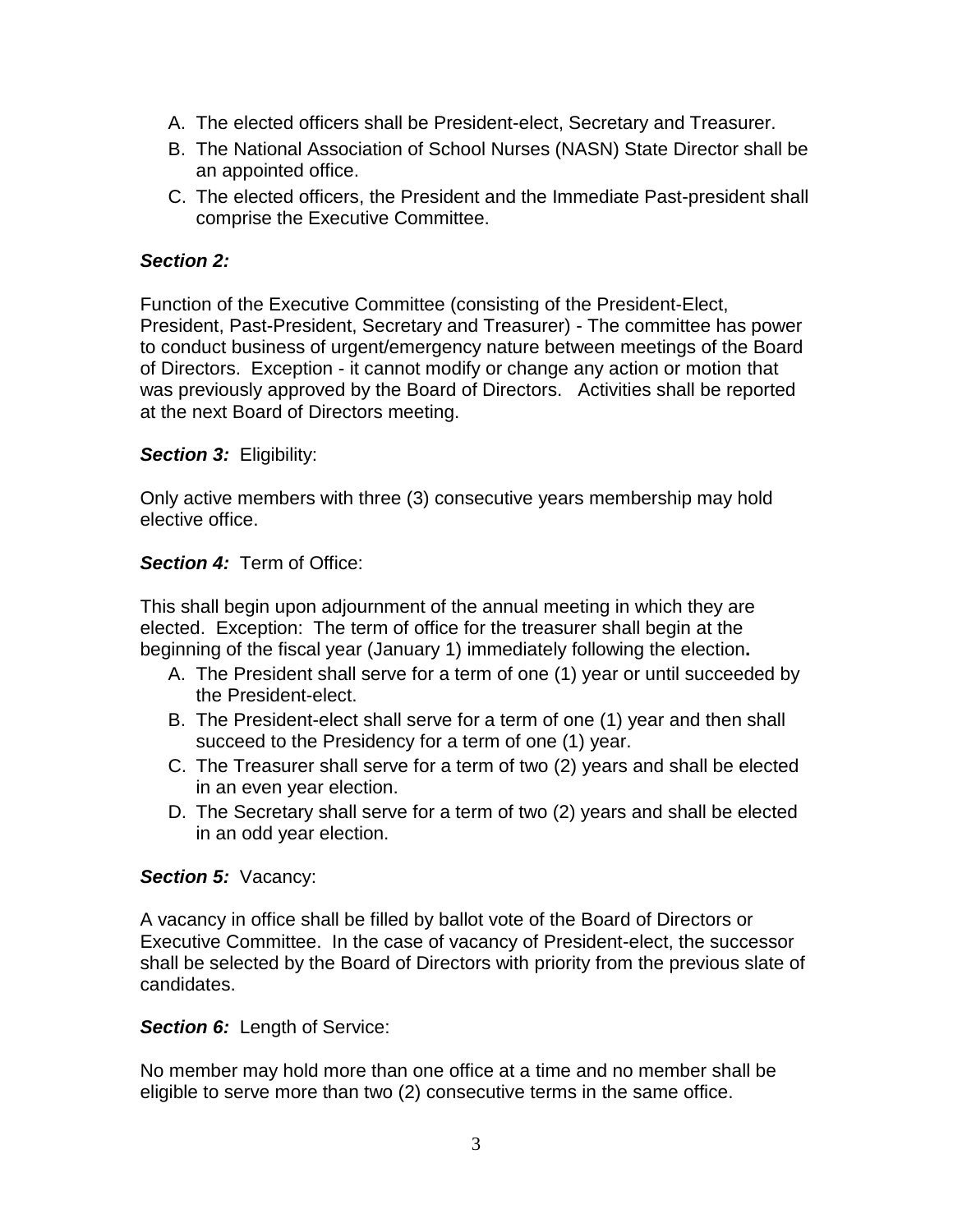### *Section 7:* Elections:

Elections shall be conducted by mail/email/internet accessed ballot. Results shall be announced and officers installed at the Fall Educational Offering.

#### Article VI – Duties of Officers

Duties - The officers shall perform the duties according to these bylaws and by the parliamentary authority adopted by the organization.

- 1. The **President** shall:
	- a. Preside at all meetings of the Executive Committee, Board of **Directors** 
		- and at all membership meetings.
	- b. Appoint Standing committees subject to approval of the Executive Committee.
	- c. Appoint special committees as deemed necessary.
	- d. Be an ex-officio member of all committees except the Nominating Committee.
	- e. Perform such other duties as required.

### 2. The **President-Elect** shall:

- a. In the absence of the President, preside at all meetings of the Executive Committee, Board of Directors and at all membership meetings.
- b. Assume the office of the President at the completion of the President's term of office.
- c. Succeed the President if the President is unable to complete the term as elected and upon the adjournment of the unexpired term, serve the term of President as elected.
- d. Perform such duties as assigned by the President.
- 3. The **Secretary** shall:
	- a. Keep the minutes of all meetings of the organization.
	- b. Keep the organization's official membership roll and call roll when required.
	- c. Maintain record books in which the bylaws and minutes are entered and amendments to these documents properly recorded, and have the current record books on hand at every meeting.
	- d. Conduct the general correspondence of the organization.
	- e. Perform duties as assigned by the President.
- 4. The **Treasurer** shall: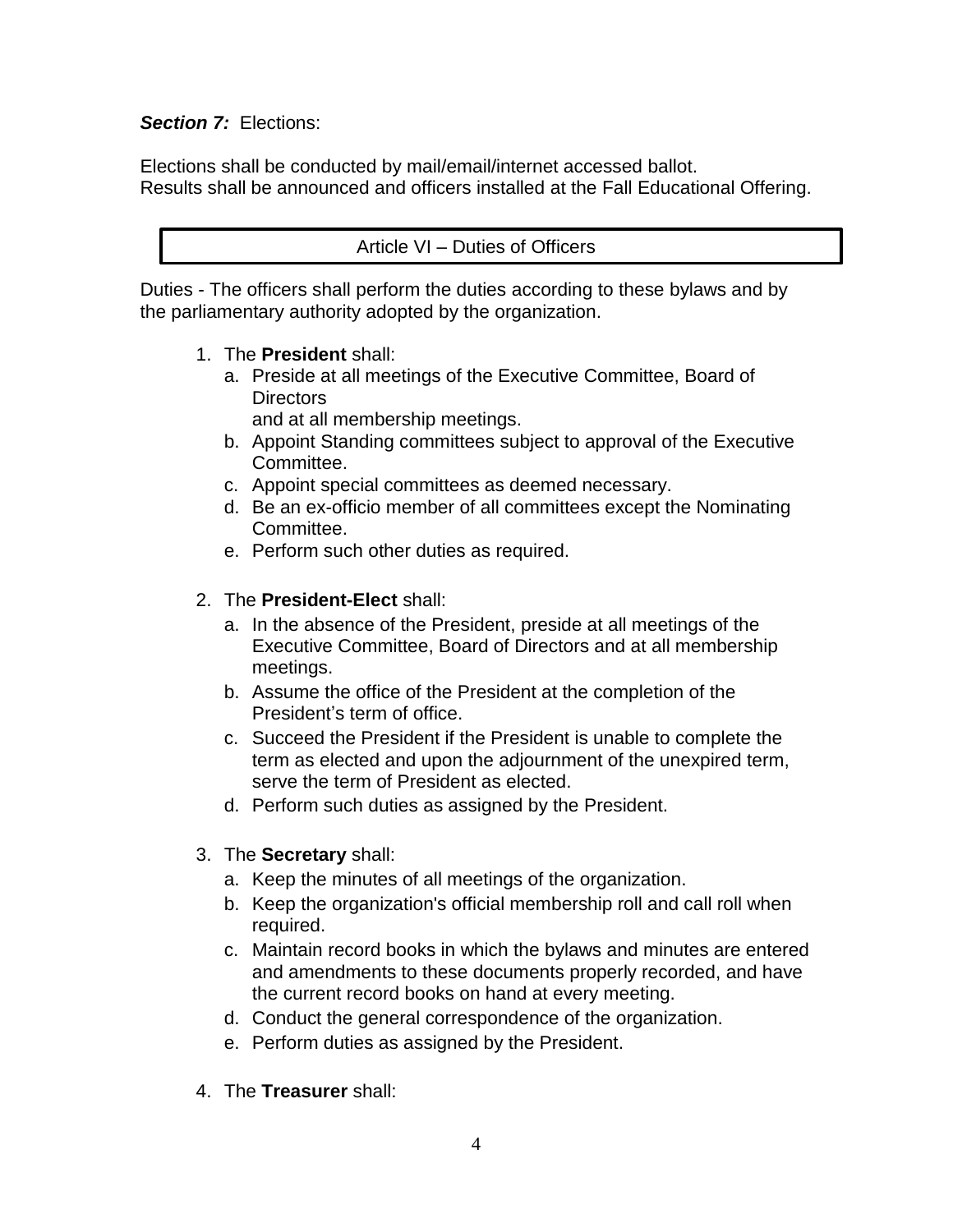- a. Keep the full and correct amount of receipts and disbursements of the organization.
- b. Disperse the funds as directed by the Board of Directors and Executive Committee according to their functions.
- c. Serve as chairperson of the Finance Committee.
- d. Perform such duties as assigned by the President.

### 5. The **Immediate Past President** shall:

- a. Act as consultant to the President upon request.
- b. Serve as chairperson of the Nominating Committee.
- c. Perform such duties as assigned by the President.

Article VII – Membership Meetings

### *Section 1:*

There shall be at least one annual business meeting per year. The meeting shall include, but not be limited to:

- A. Committee report summaries
- B. Old and new business
- C. An educational program
- D. Installation of Officers

### *Section 2:*

Special meetings of the general membership may be called by the Board of Directors or the Executive Committee.

*Section 3:* Quorum:

Five (5) members of the Board of Directors (one of whom shall be the President or Immediate Past President or their designate) and not less than twenty-five (25) active members shall constitute a quorum.

**Section 4: Eligibility to Vote:** 

The voting body at each business meeting shall be active members holding current, valid membership cards who are present. Each member shall have one (1) vote. There shall be no proxy voting.

Article VIII – Board of Directors

*Section 1:* Composition: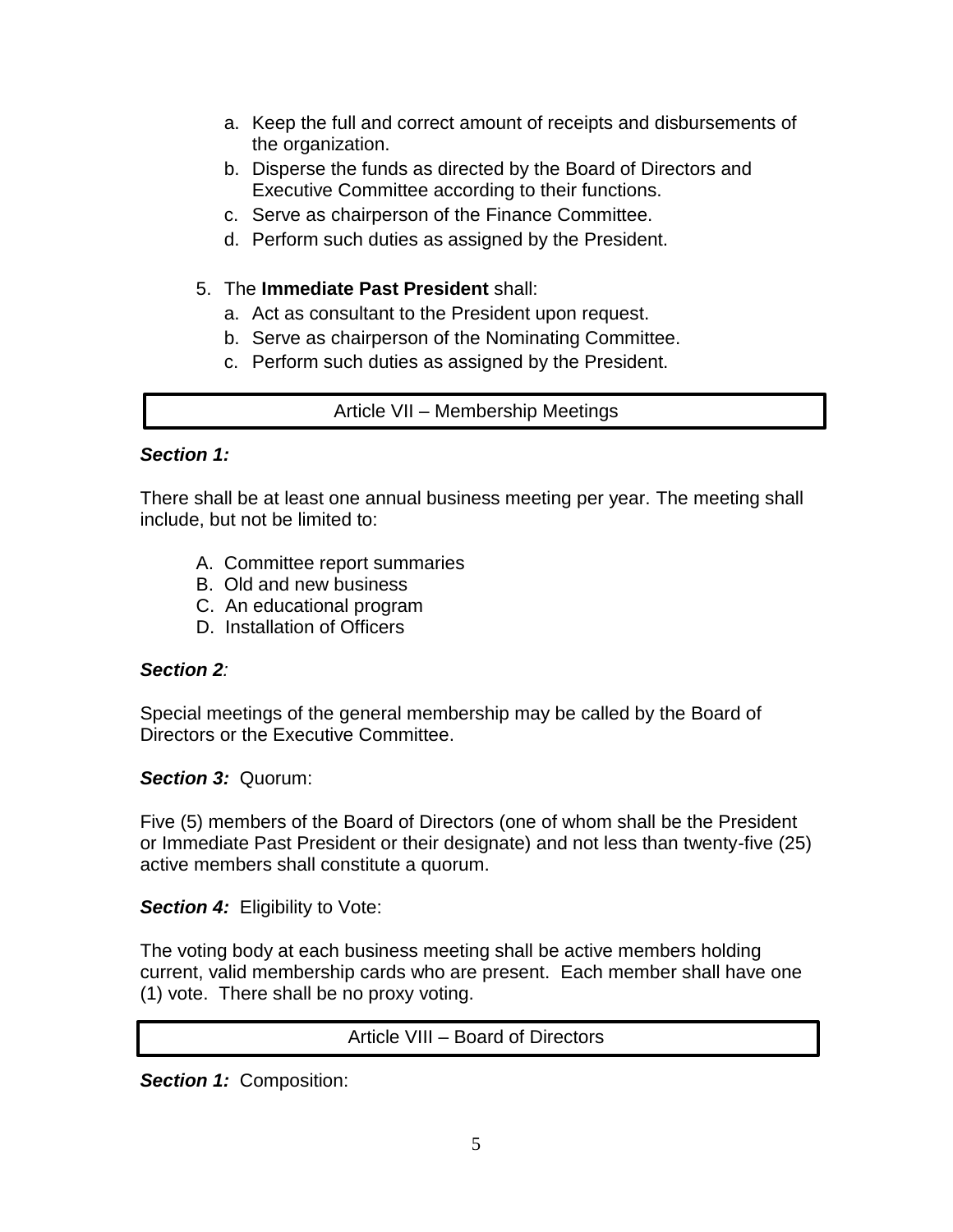- A. The Board of Directors shall be composed of elected officers, the NASN State Director, chairperson of each standing committee, a representative of each regional zone, the zone coordinator, and newsletter editor. Independent School Nurse members to be included in their respective Zones by region.
- B. The school health coordinator of the State Health Department will be a non-voting member.
- C. The National Association of School Nurses (NASN) State Director shall:
	- a. Be the representative of our membership to NASN.
	- b. Be responsible for communication between NASN and the Membership.
	- c. Have served on NYSASN's Board of Directors.
	- d. Be appointed by the Board of Directors for a four (4) year term/ If the State Director is unable to serve for the full term, the NYSASN BOD shall appoint a new representative.
- D. Additional persons may be invited by the President to the Board of Director meetings.

**Section 2: Eligibility:** 

All voting Board of Director members shall be active members of NYSASN.

*Section 3:* Authority:

The Board of Directors shall conduct the affairs of NYSASN in accordance with the bylaws and directives adopted by the membership.

## *Section 4:* Duties:

- A. Establish objectives and programs to accomplish the goals of the association.
- B. Monitor and evaluate the programs designed to implement the goals and objectives.
- C. Ensure that the resources necessary are available and used efficiently.
- D. Establish and maintain current operating guidelines for the association.

### *Section 5:* Meetings

- A. Meet a minimum of three (3) times each year, two of which may be nontraditional meeting, to review and conduct the business of the organization.
- B. Upon due notice, hold such other meetings as the Executive Committee may determine.

*Section 6:* Quorum: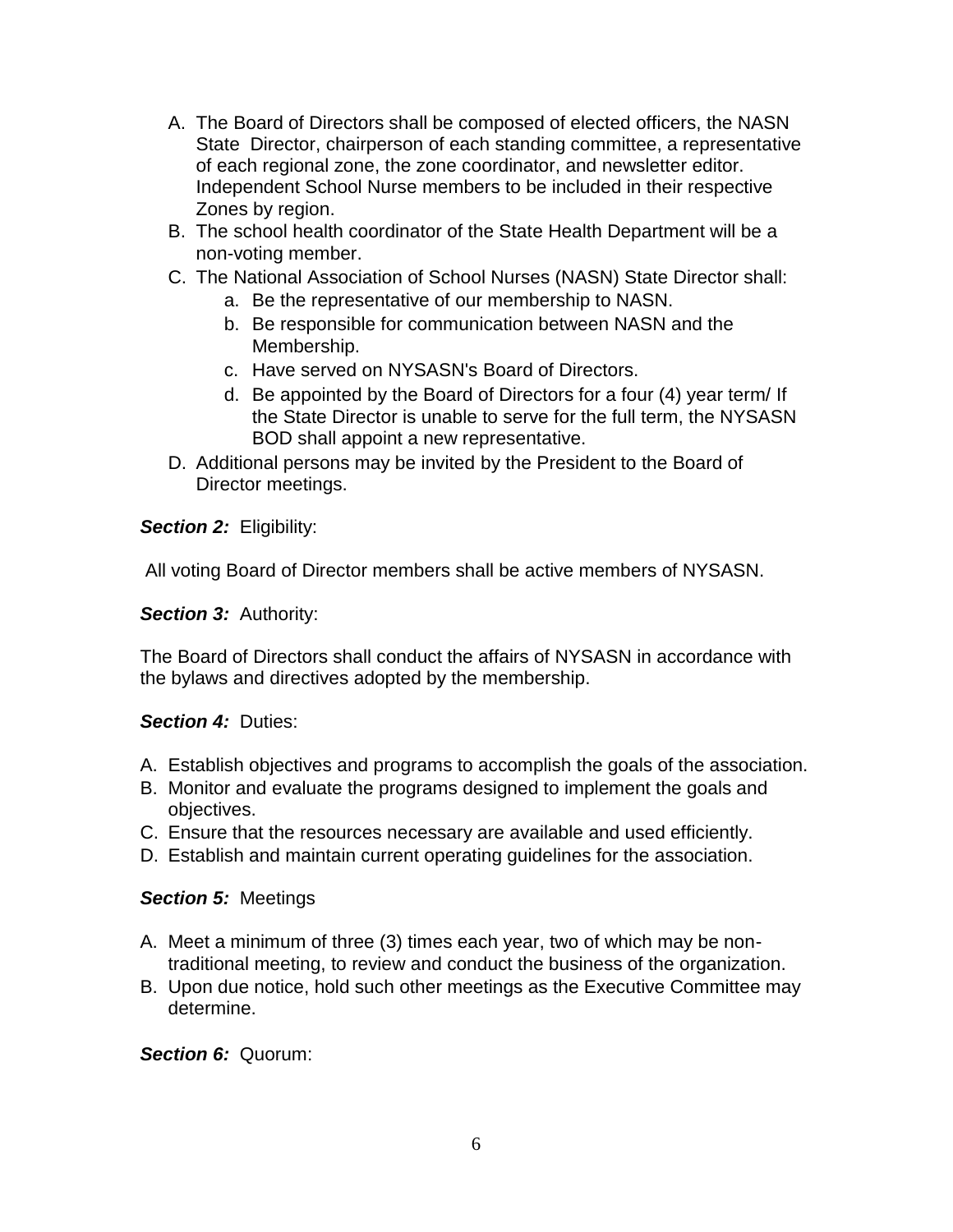Ten (10) members, at least two (2) of whom are officers, one of whom is President, President-elect or Past President shall constitute a quorum.

### Article IX – Standing Committees

#### *Section 1:*

There shall be the following Standing Committees: Education, Finance, Legislation, Membership, Nominating, Public Relations, Bylaws and Policy.

**Section 2: Composition and Function:** 

- A. Chairpersons of Standing Committees shall be appointed by the President with the approval of the Board of Directors.
- B. The members of the Standing Committees shall perform the duties of their committees as set forth in these bylaws and shall meet a minimum of two (2) times a year.
- C. Permanent records shall be transferred to incoming chairperson.
- D. Committees a committee chairperson shall serve a term of office of two (2) years, except as noted:

### **Education Committee** shall:

- a. Be composed of a chairperson and at least two (2) but no more than eight (8) members.
- b. Provide and/or approve programs that promote the professional and personal growth of school nurses.
- c. Make arrangements of the regular business meetings

### **Finance Committee**:

- a. Be composed of a chairperson (Treasurer) and at least two (2) but no more than eight (8) members.
- b. Study fiscal matters of the organization.
- c. Prepare and present a proposed budget annually to the Executive Committee by October 15<sup>th</sup> of each year.

### **Legislative Committee** shall:

- a. Be composed of a chairperson and at least two (2) but no more than twenty (20) members. The committee should encourage representation from each of the individual zones.
- b. Involve Association members in strategies to effect legislation relative to school health services and school nursing.
- c. Review/inform membership regarding pending legislation relative to school health services and the welfare of children.

### **Membership Committee** shall:

a. Be composed of a chairperson and at least two (2) but no more than eight (8) members.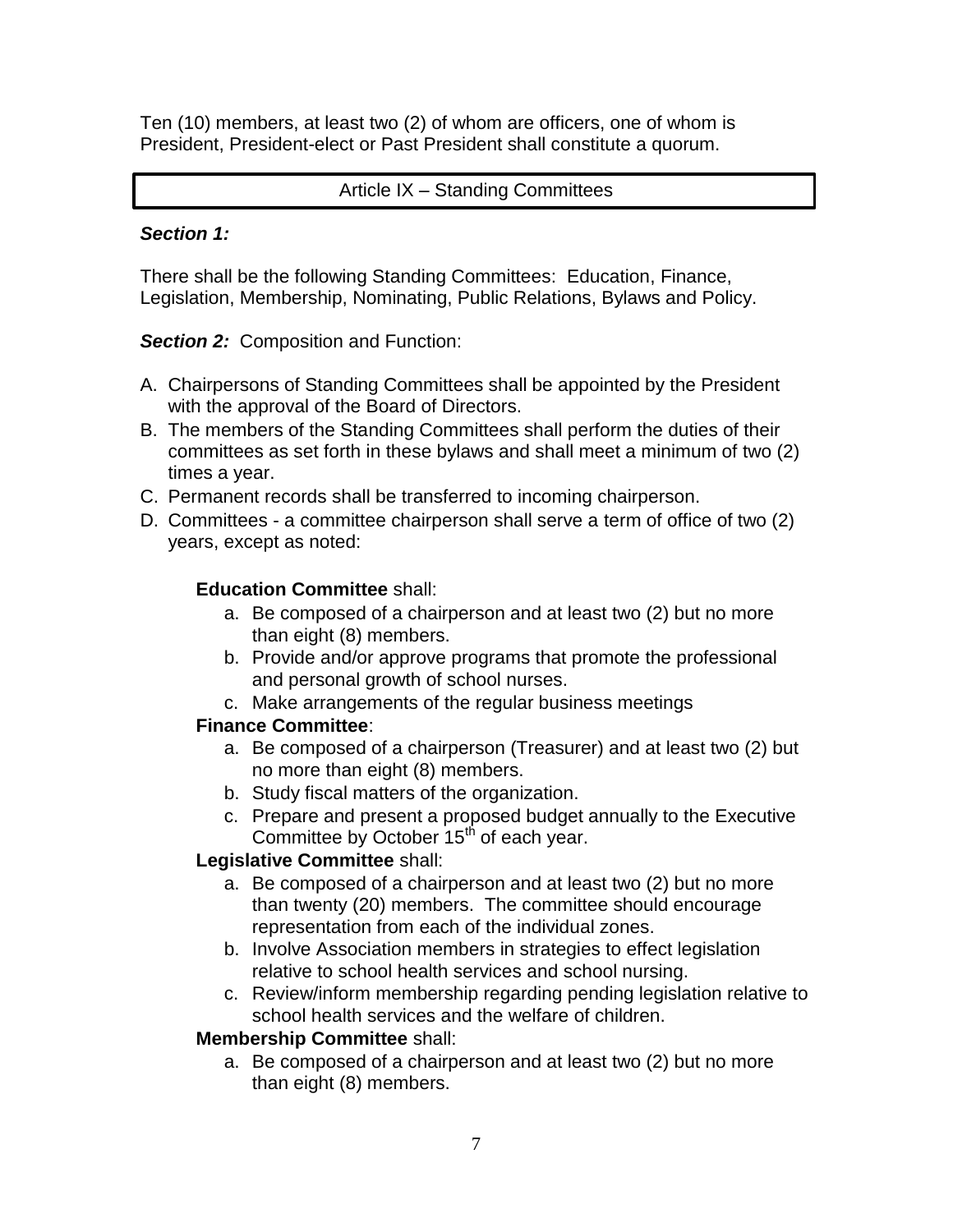b. Provide accurate membership information as needed to allow for the completion of BOD functions.

## **Nominating Committee** shall:

- a. Be composed of a chairperson (Immediate Past-President) and two (2) members.
- b. A candidate nominated for office shall be contacted by the Committee Chairperson and agrees to serve if elected. The nominee shall submit a biographical sketch, which fulfills the requirements of the committee.
- c. The Nominating Committee shall advise the members of the Association of the name (s) for each office. In preparing the ticket, the Committee shall nominate those persons qualified to discharge the duties and responsibilities of the office involved.
- d. The Chairperson of the Nominating Committee shall be responsible for carrying out the requirements of Article X of these bylaws.

## **Public Relations Committee** shall:

- a. Be composed of a chairperson and at least two (2) but no more than eight (8) members.
- b. Market the profession of School Nursing.
- c. Work with the Education Committee to publicize programs.

## **Bylaws and Operating Guidelines Committee** shall:

- a. Be composed of two (2) members.
- b. Review the bylaws annually and Operating Guidelines every four years.
- c. Propose any changes that seem necessary to improve the functioning of the organization.
- d. Prepare, in writing, any amendments to be presented for vote at the annual meeting.
- e. Present proposed amendments, in writing to the membership thirty (30) days before the annual meeting.

## **Positions Committee** shall:

- a. Be composed of a chairperson and at least two (2) members.
- b. Present issues and information to the Board of Directors and general membership for discussion and voting on, as formal NYSASN position or resolution.
- c. Receive suggestions from members or units and help them with development of positions and/or resolutions.

# Article X - Elections

Election of officers shall be by mail/email/internet access. Ballots shall be

available via mail/email/internet access to eligible members a minimum of six (6)

weeks prior to the annual membership meeting and returned to the Chairperson